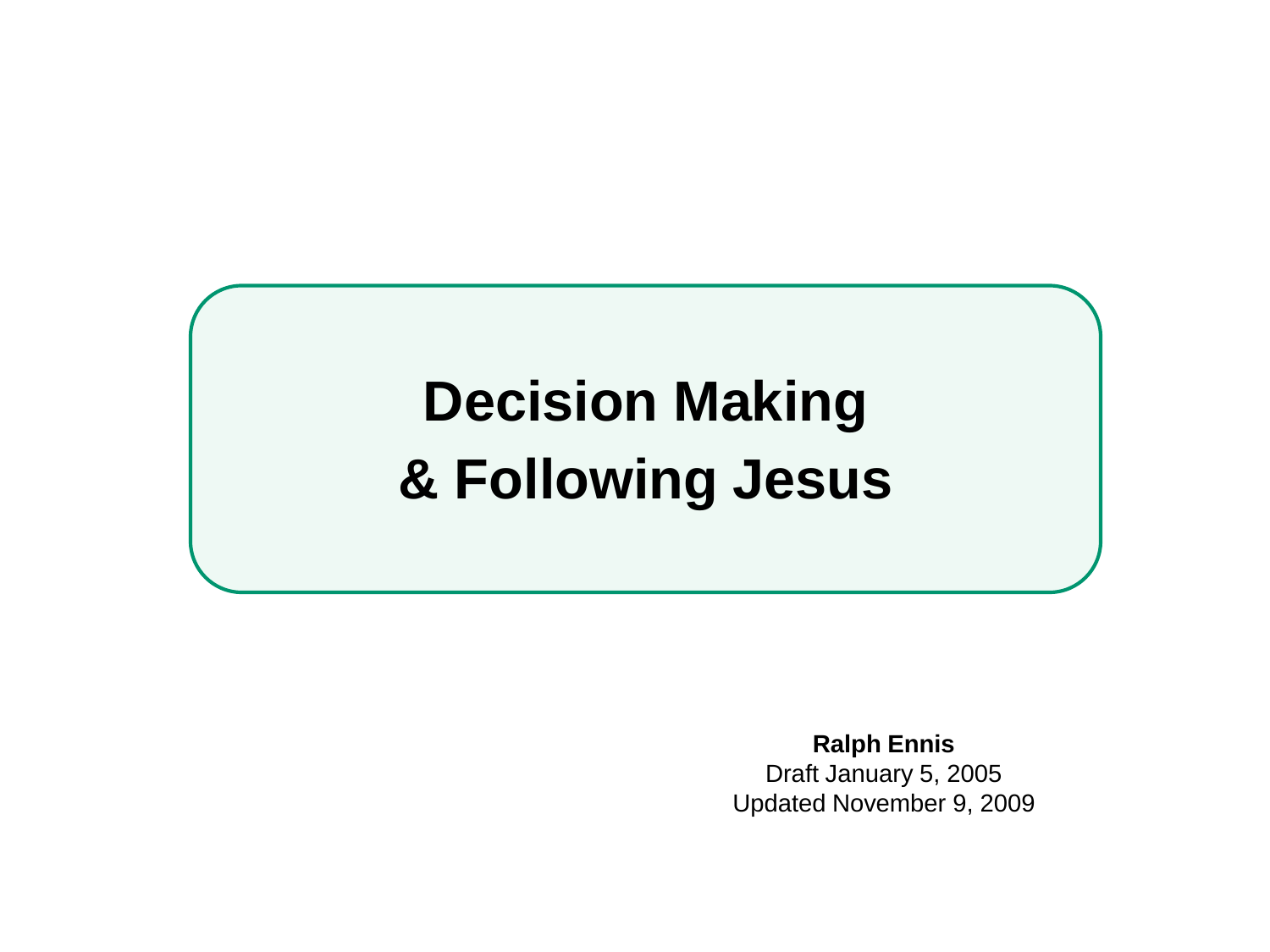# **How do people make decisions about anything? Employing 'thought dynamo' logics …**

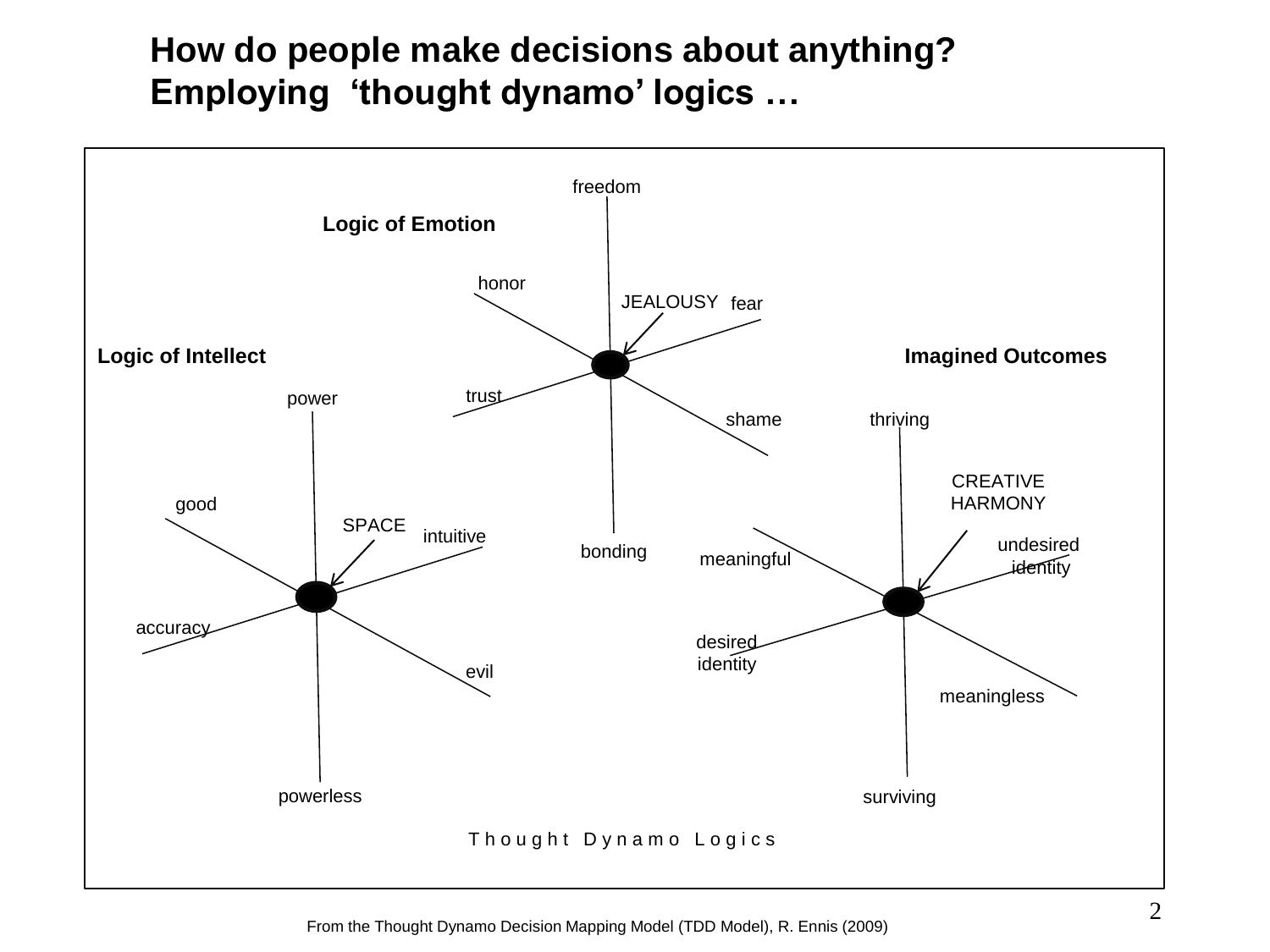# **21 Appeals to Decide to Follow Jesus using the TDD Model** *"Logic of Intellect"*

### **1. Accuracy: Jesus is truth**

"Evidence That Demands a Verdict" reasoning

### **2. Intuitive: Jesus seems plausible**

Matthew 2:1, 2 After Jesus was born in Bethlehem in Judea, during the time of King Herod, Magi from the east came to Jerusalem and asked, "Where is the one who has been born king of the Jews? We saw his star in the east and have come to worship him."

## **3. Power: Jesus will bless me**

John 4:12-15 Are you greater than our father Jacob, who gave us the well and drank from it himself, as did also his sons and his flocks and herds?" Jesus answered, "Everyone who drinks this water will be thirsty again, but whoever drinks the water I give him will never thirst. Indeed, the water I give him will become in him a spring of water welling up to eternal life." The woman said to him, "Sir, give me this water so that I won't get thirsty and have to keep coming here to draw water."

### **4. Powerlessness: Jesus will heal me**

Luke 8:43-48 And a woman was there who had been subject to bleeding for twelve years, but no one could heal her. She came up behind him and touched the edge of his cloak, and immediately her bleeding stopped. "Who touched me?" Jesus asked. When they all denied it, Peter said, "Master, the people are crowding and pressing against you." But Jesus said, "Someone touched me; I know that power has gone out from me." Then the woman, seeing that she could not go unnoticed, came trembling and fell at his feet. In the presence of all the people, she told why she had touched him and how she had been instantly healed. Then he said to her, "Daughter, your faith has healed you. Go in peace."

# **5. Good: Jesus is good**

Mark 10:17-18 As Jesus started on his way, a man ran up to him and fell on his knees before him. "Good teacher," he asked, "what must I do to inherit eternal life?" "Why do you call me good?" Jesus answered. "No one is good--except God alone.

# **6. Evil: Jesus will overcome evil**

Luke 9:42, 43a Even while the boy was coming, the demon threw him to the ground in a convulsion. But Jesus rebuked the evil spirit, healed the boy and gave him back to his father. And they were all amazed at the greatness of God.

## **7. Space: In time and eternity, God is everywhere**

3 Acts 17:26-28 From one man he made every nation of men, that they should inhabit the whole earth; and he determined the times set for them and the exact places where they should live. God did this so that men would seek him and perhaps reach out for him and find him, though he is not far from each one of us. 'For in him we live and move and have our being.' As some of your own poets have said, 'We are his offspring.'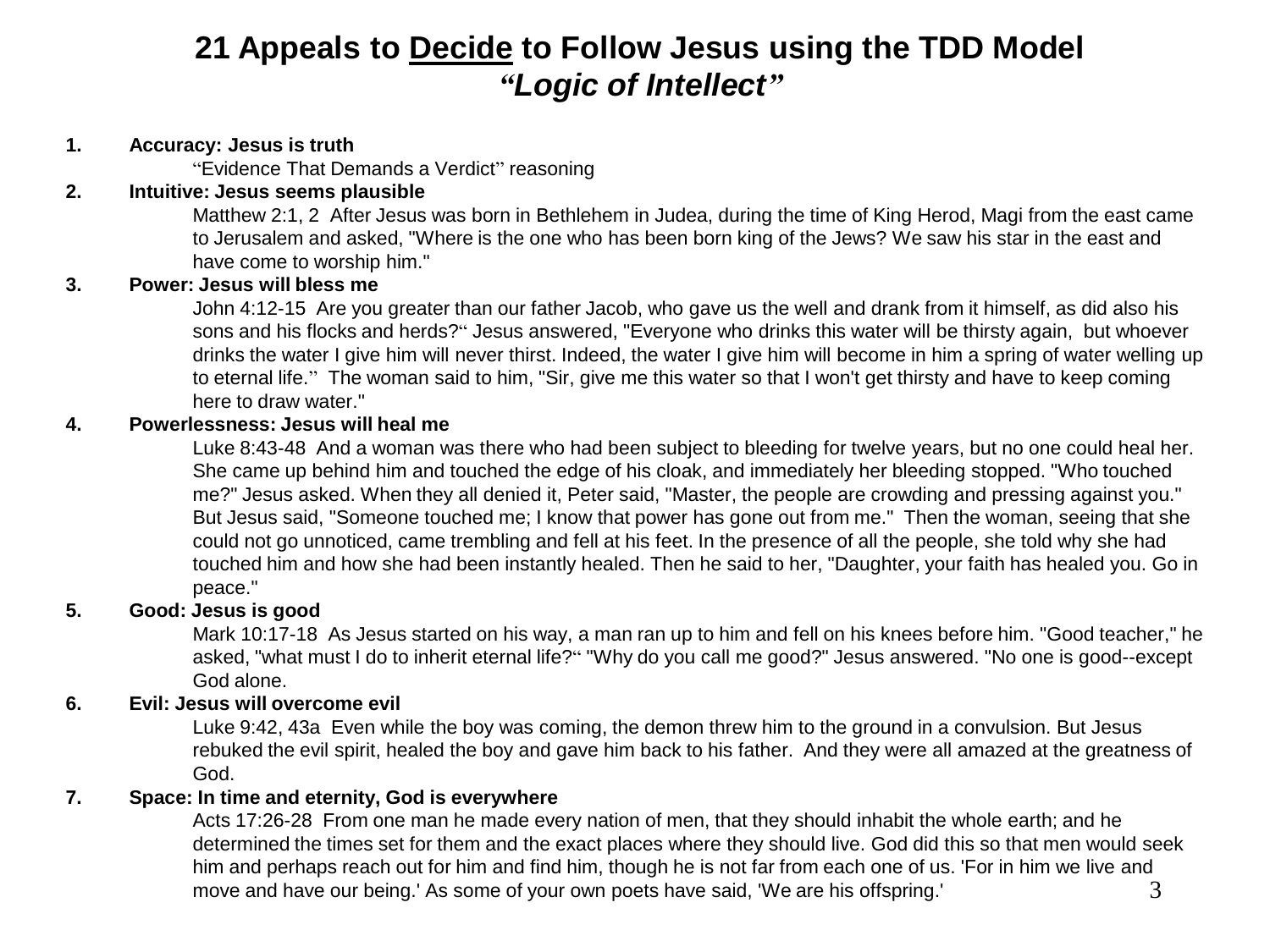# **21 Appeals to Decide to Follow Jesus using the TDD Model** *"Logic of Emotion"*

#### **8. Freedom: Jesus will set me free from sin**

John 8:32-36 32 Then you will know the truth, and the truth will set you free." They answered him, "We are Abraham's descendants and have never been slaves of anyone. How can you say that we shall be set free?" Jesus replied, "I tell you the truth, everyone who sins is a slave to sin. Now a slave has no permanent place in the family, but a son belongs to it forever. So if the Son sets you free, you will be free indeed.

#### **9. Bonding: Jesus will be with me and met my need for intimacy; He will be my friend**

Luke 10:39-42 She had a sister called Mary, who sat at the Lord's feet listening to what he said. But Martha was distracted by all the preparations that had to be made. She came to him and asked, "Lord, don't you care that my sister has left me to do the work by myself? Tell her to help me!" "Martha, Martha," the Lord answered, "you are worried and upset about many things, but only one thing is needed. Mary has chosen what is better, and it will not be taken away from her."

#### **10. Shame (of identity): Jesus will take away my shame**

Mark 7:26-29 The woman was a Greek, born in Syrian Phoenicia. She begged Jesus to drive the demon out of her daughter. "First let the children eat all they want," he told her, "for it is not right to take the children's bread and toss it to their dogs." "Yes, Lord," she replied, "but even the dogs under the table eat the children's crumbs." Then he told her, "For such a reply, you may go; the demon has left your daughter."

#### **Guilt (of behavior): Jesus forgives my sin**

John 16:8a When he comes, he will convict the world of guilt in regard to sin …

#### **11. Honor: Jesus is worthy of honor or he will honor me**

Matthew 8:9, 10 For I myself am a man under authority, with soldiers under me. I tell this one, 'Go,' and he goes; and that one, 'Come,' and he comes. I say to my servant, 'Do this,' and he does it." When Jesus heard this, he was astonished and said to those following him, "I tell you the truth, I have not found anyone in Israel with such great faith.

Mark 10:35-37 Then James and John, the sons of, came to him. "Teacher," they said, "we want you to do for us whatever we ask." "What do you want me to do for you?" he asked. They replied, "Let one of us sit at your right and the other at your left in your glory."

#### **12. Trust: Jesus is trustworthy**

1 Timothy 1: 15 Here is a trustworthy saying that deserves full acceptance: Christ Jesus came into the world to save sinners--of whom I am the worst.

#### **13. Fear: To reject Jesus is eternally dangerous**

Luke 23:40-43 But the other criminal rebuked him. "Don't you fear God," he said, "since you are under the same sentence? We are punished justly, for we are getting what our deeds deserve. But this man has done nothing wrong." Then he said, "Jesus, remember me when you come into your kingdom." Jesus answered him, "I tell you the truth, today you will be with me in paradise."

#### **14. Jealousy: The core affection of my life is Jesus (not money, wife, parents, etc.)**

Matthew 6:24 "No one can serve two masters. Either he will hate the one and love the other, or he will be devoted to the one and despise the other. You cannot serve both God and Money.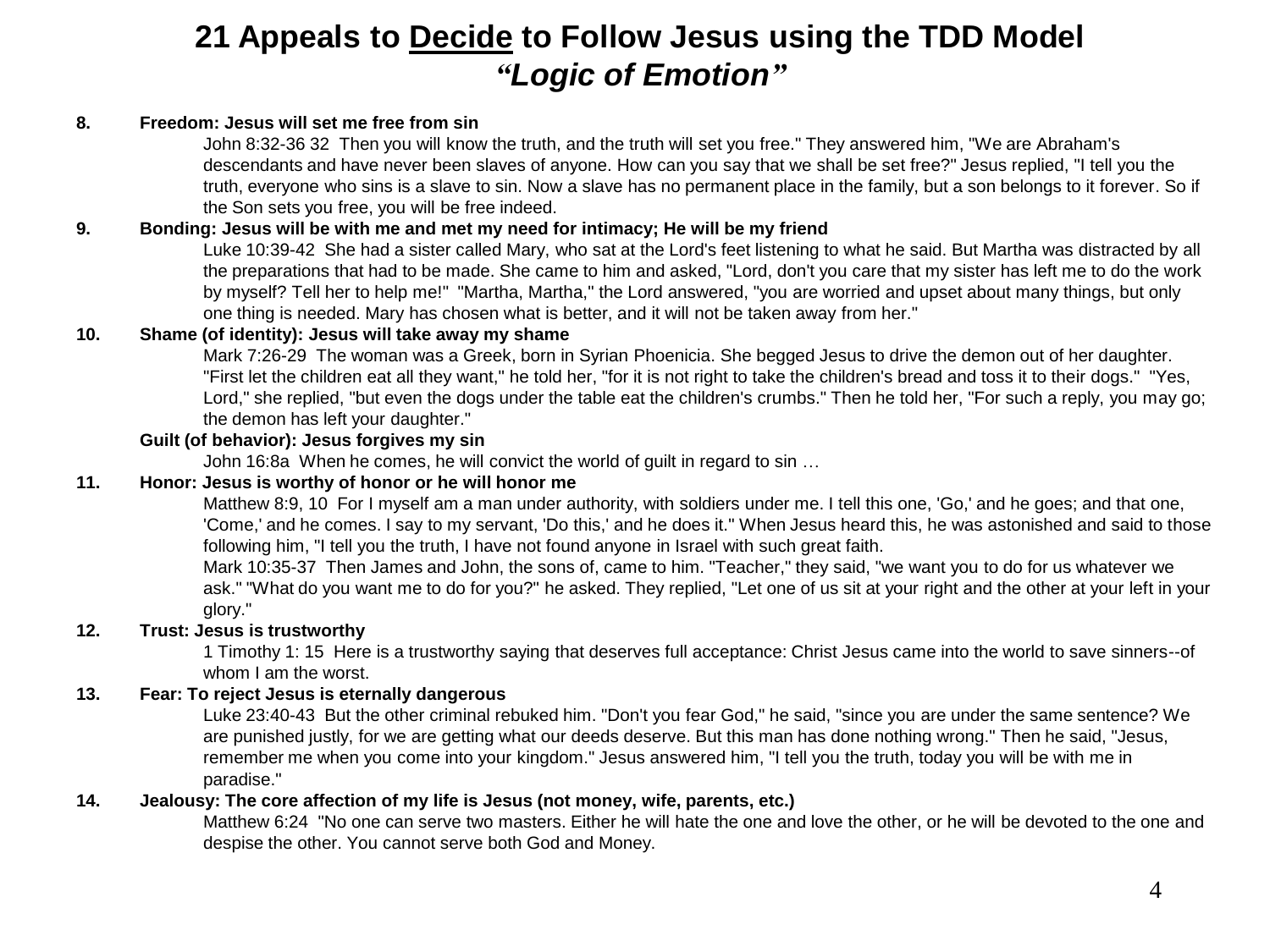# **21 Appeals to Decide to Follow Jesus using the TDD Model** *"Imagined Outcomes"*

# **15. Desired Identity: I will be a new creation in Jesus, a child of God, a citizen of heaven, etc.**

2 Corinthians 5:17 Therefore, if anyone is in Christ, he is a new creation; the old has gone, the new has come!

# **16. Undesired Identity: I can avoid being who I am if I trust in Jesus**

2 Corinthians 5:17 Therefore, if anyone is in Christ, he is a new creation; the old has gone, the new has come!

### **17. Meaningful: Life is meaningful in God** The appeal of Ecclesiastes

**18. Meaningless: Life is meaningless without God** The appeal of Ecclesiastes

# **19. Thriving: In Jesus I can succeed in life**

Ephesians 4:8 Although I am less than the least of all God's people, this grace was given me: to preach to the Gentiles the unsearchable riches of Christ,

# **20. Surviving: In Jesus I have hope of surviving**

Acts 27:20-26 When neither sun nor stars appeared for many days and the storm continued raging, we finally gave up all hope of being saved. After the men had gone a long time without food, Paul stood up before them and said: "Men, you should have taken my advice not to sail from Crete; then you would have spared yourselves this damage and loss. But now I urge you to keep up your courage, because not one of you will be lost; only the ship will be destroyed. Last night an angel of the God whose I am and whom I serve stood beside me and said, 'Do not be afraid, Paul. You must stand trial before Caesar; and God has graciously given you the lives of all who sail with you.' So keep up your courage, men, for I have faith in God that it will happen just as he told me. Nevertheless, we must run aground on some island."

# **21. Creative Harmony: In Jesus one can begin to live a harmonious life**

1 Peter 3:8 Finally, all of you, live in harmony with one another; be sympathetic, love as brothers, be compassionate and humble.